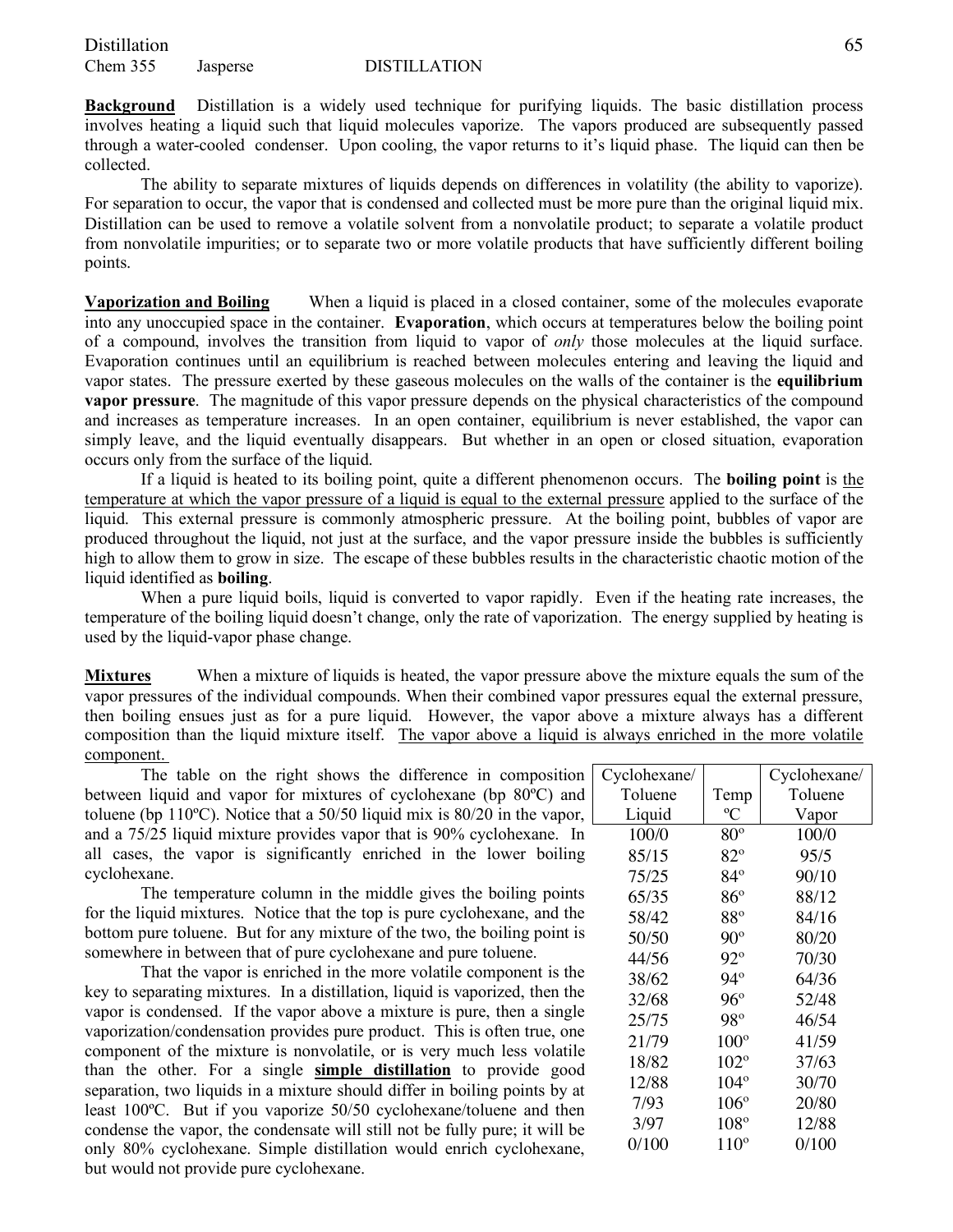### Distillation 66

**Fractional Distillation** But consider what might happen if you did a series of vaporization-<br>concentration cycles on a cyclohexane/toluene mixture. If you start with a 50/50 liquid mix, the vapor will be 80/20. If you condense some of that 80/20 vapor, the vapor above an 80/20 liquid mix would in turn be over 90% pure. If you condense that vapor, you will have 93/7 liquid. But the vapor above that liquid will in turn be >98/2 pure in cyclohexane. If you then condense that vapor, the resulting condensate will be quite pure in cyclohexane. Thus by doing four distillations, you could have relatively pure cyclohexane.

This kind of sequence of multiple distillations is involved in a process called "**fractional distillation**". A fractional distillation apparatus includes a column placed in between the boiling pot and the condenser. The fractionating column is filled with packing material with high surface area (typically glass beats or metal wire.) The vapors generated in the pot rise up the fractionating column and encounter cooler surfaces, upon which they condense. The condensed liquid is then reheated by rising hot vapors and revaporize. This process of condensation and revaporization may occur again and again as the vapors rise up the column. These composition changes are reflected by a *decrease* in boiling temperature as the mixture moves up the fractioning column. If the condensation-revaporization is repeated a sufficient number of times, the vapors of the more volatile compound reach the top of the column in a pure form. As these vapors move into the condenser, the compound condenses and is collected as a purified liquid. SLOW DISTILLATION IS KEY!

**Purification of the high-boiling component:** As the more volatile component is being selectively removed, the residual liquid is increasingly enriched in the less volatile component. Thus, a separation of the two compounds is achieved.

However, as the more volatile compound is removed, and the composition of the residual liquid becomes enriched in the less volatile compound, the boiling temperature of the residual liquid also creeps up. If a cyclohexane/toluene mixture is originally 50/50, then the liquid boils at 91ºC. But as the cyclohexane is removed, the boiling temperature of the liquid gets higher and higher. (And it gets harder to purify the lower-boiling fraction.) After a while, all of the low-boiling material is removed. At this point, the only material that can climb all the way up the fractionating column is the low boiling component, and you can distill it over as well. By changing collectors, you can thus isolate both the more volatile and less volatile components in reasonable purity. SLOW DISTILLATION IS KEY!

### **Technical Aspects for Fractional Distillation:** SLOW DISTILLATION IS KEY!

- The fractionating column must be positioned vertically so that condensed liquid can percolate down through the rising hot vapors. This percolation promotes equilibration/heat exchange between the liquid and vapor phases, a condition that allows the column to operate at maximum efficiency and
- provide an optimum separation.<br>A crucial factor is the distillation rate. In order to get the maximum number of vaporization/condensation cycles and maximum purification, fractional distillation must be conducted slowly. A **one mL per minute rate (or slower)** is recommended for best results in a fractional distillation; simple can go faster. Slow, gradual distillation essentially allows the best equilibration and heat transfer. If you heat too fast, vapors may not condense as quickly as desired, and may waste some of the column.
- Packing material is also crucial. High surface area packing material provides surface on which condensation can occur. The more easily vapor can condense, the more distillation cycles you get.

### **Miscellaneous SLOW DISTILLATION IS KEY!**

- At reduced pressure, liquids boil at lower temperatures. (The external pressure is less, so it's easier to build up enough vapor pressure to escape.) High-boiling liquids are often distilled under vacuum.
- Simple distillation is useful when there are large differences in boiling point  $(>100^{\circ}C)$ . Often organic solvents will be much more volatile than the target samples, so simple distillation is useful for rapid removal of the solvent. Simple distillation is faster than fractional. But fractional is much more powerful for more difficult separations.
- The temperature of the vapor is a direct reflection of it's composition.
- When the temperature of the vapor is changing, it's because the composition of the vapor is changing.
- The vapor temperature and composition of the vapor is almost constantly changing because the composition of the residual liquid is continuously getting depleted in the more volatile component.
- In a distillation curve, there will always be middle portion reflecting mixtures. For a typical purification, three separate collections would be made: the initial relatively horizontal portion (reflecting relatively pure volatile component); a middle portion which would be thrown away (reflecting mixtures not worth saving); and a subsequent relatively high-boiling horizontal portion (reflecting relatively pure less volatile component.)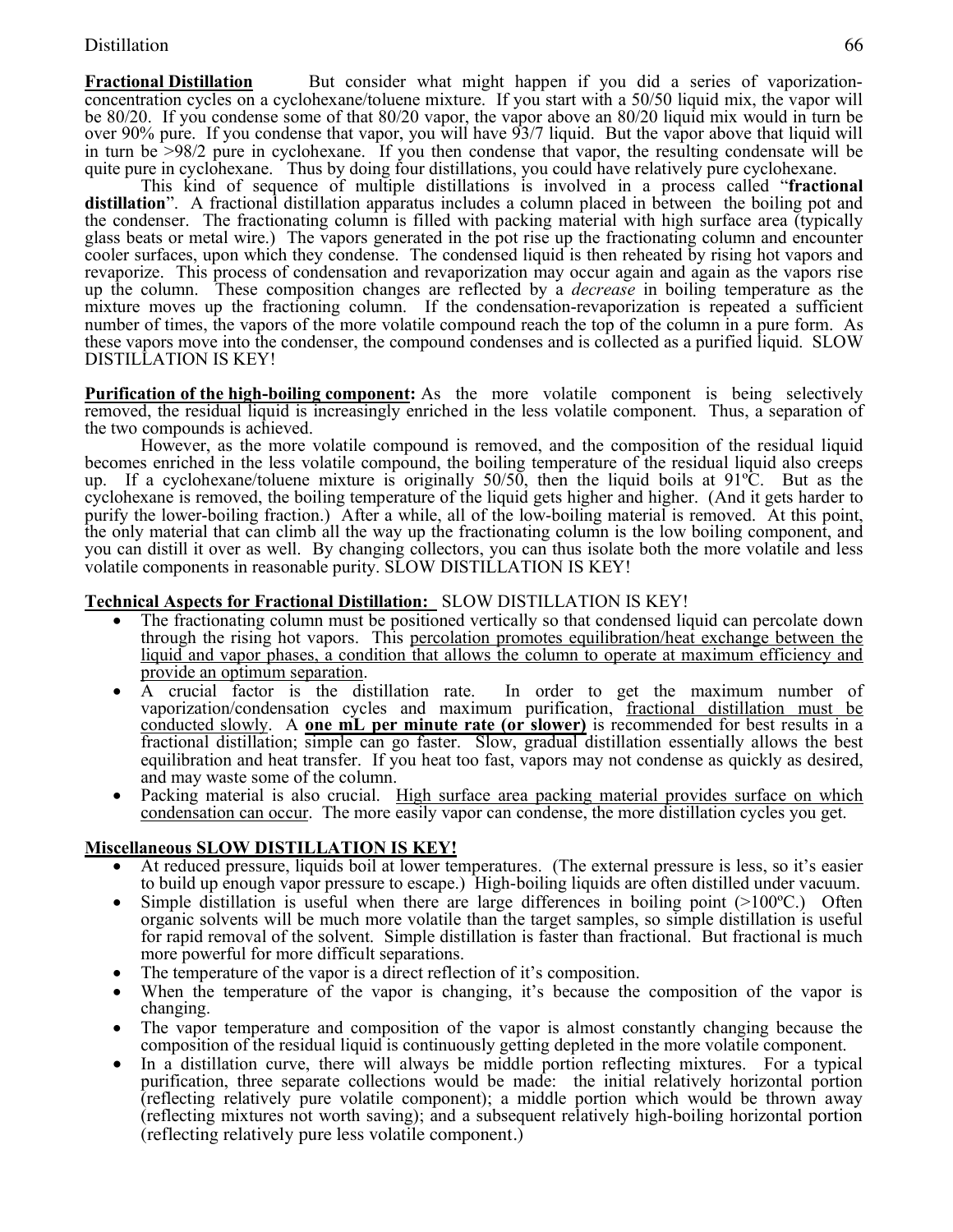## Distillation 67 **Part I: Simple Distillation of Cyclohexane/Toluene**

Setup:

- 1. Securely clamp a 100-mL round-bottomed flask to one of the vertical rods way at the left extreme of your hood. (Find flask in your kit).
	- The neck of the flask has a "lip".
	- If you have a 3-fingered clamp, try to have all three fingers of the clamp completely below this fat lip, so that the "lip" has no chance of slipping through.
- 2. Add a 3-way connector (#10 in your kit map).
- 3. To the almost horizontal branch of the connector, attach a condensing tube (#12 in your kit map).
	- Use a blue Keck clip to hold the joints snug between the connector and the condensing tube.
	- Note: you do not need a Keck clip to connect the bottom flask to the 3-way connector; gravity will naturally hold the connector into the flask.
		- a. But, gravity will NOT naturally connect the condensing tube onto the connector!
		- b. In general, Keck clips are ONLY used when an attachment is angling downward and gravity might otherwise cause it to fall.
	- You don't need the metal clamp on the condenser that's shown in the picture. Skip it.
- 4. Set your hot plate on a jack, and place the jack and hotplate underneath your round-bottomed flask.
- 5. Plug the hot plate into one of the top two outlets.
	- Don't use either of the bottom two outlets.
- 6. Get out a 100-mL graduated cylinder, and place a liquid funnel into the top.
- that the 100-mL graduated cylinder fits underneath the end of the condensing tube to collect the distillate. Again, make sure your the array rests, is very securely clamped! It should be able to hold everything up even without the support of the hotplate.
- 8. Note: The picture shown isn't perfect. You don't need the ring blue, not yellow; and you don't need the extra clamp to secure the condensing tube.
- water tap (lowest green outlet at back of hood) to the lower end of feed into drain in your hood.



- MAKE SURE THE SECOND HOSE IS FEEDING INTO THE DRAIN, AND IS NOT HOOKED UP TO THE VACUUM OR TO ANOTHER TAP OF ANY KIND. HAVE INSTRUCTOR DOUBLE-CHECK!
- 10. Add 60 mL of 50/50 cyclohexane/toluene and 2-3 boiling chips to your flask. You can just drop in the chips, but you may wish to use your long-stemmed funnel to pour in the liquid.
- 11. To the open tube on top, add a thermometer. (There will probably be a setup display on a table.)
- 12. Adjust the position of the thermometer so that the alcohol liquid is just below the branch point of your array.
- 13. Try to have a lab instructor check your setup to make sure everything is good!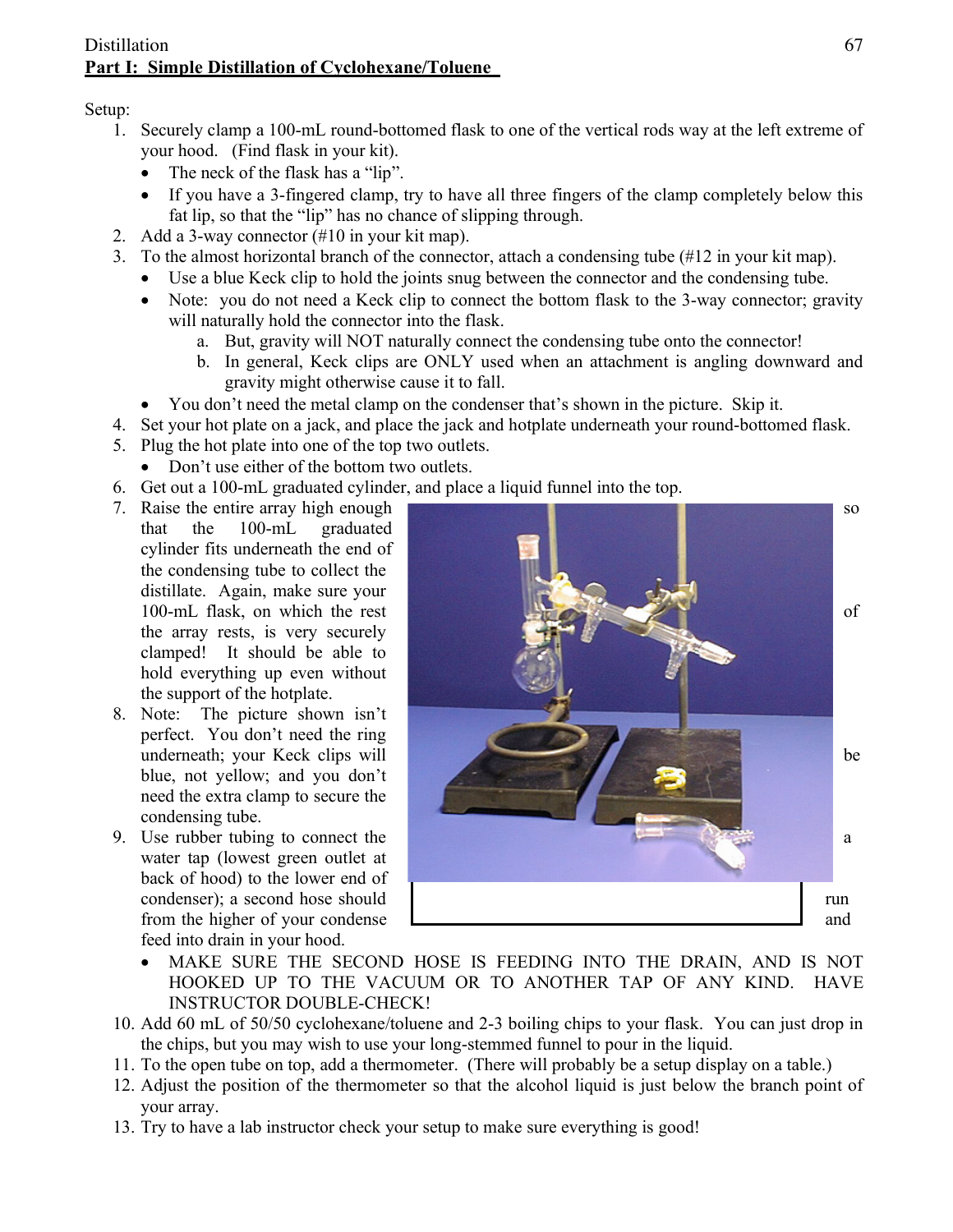## Doing the Distillation SLOW HEATING IS NOT CRUCIAL FOR SIMPLE DISTILLATION

- 1. Turn the condenser water on, but do so only very gently. All you need is enough flow to keep the water circulating and keep the condenser cold. You do not need to turn it on full blast like when you use the aspirator. Again, make sure this is draining into a sink!
- 2. Turn your hotplate setting to 10 to warm up the solution to the boiling point as fast as possible. Since this is a simple distillation anyway, you may as well distill it over pretty quickly.
- 3. Record your thermometer temperatures (which reflect the composition of the vapor that is actually distilling over at any point in time) at 2 mL intervals.
- 4. Continue the distillation until you have collected at least 50 mL of liquid..
- 5. Turn off the heater and lower the heating mantel away from the flask to allow cooling. Allow the flask to cool for a few minutes.

# **Part II: Fractional Distillation of Cyclohexane/Toluene**

# **Setup**

- 6. Pour the liquid that you collected in Part I back into the round-bottomed flask.
- 7. Your setup for the fractional distillation will be very similar to what you did previously, except for the following changes:
	- You will insert a steel-wool packed distilling column (#13 in your kit map) in between your flask and your three-way connecting tube. (You do not need to clean out your condensing tube, you can use the exact same "top half" glassware from your previous setup, even if it is slightly contaminated by a little distillate. The only difference is that the steel-wool column in now added in.)
	- Because of the height of the fractionating column, you can probably rest your heating mantle on the bench top, or close to it, and still have enough height to fit your graduated cylinder to collect drops

# Doing the Distillation. SLOW AND STEADY IS CRUCIAL

- 8. Proceed as above, with the following adjustments:
	- a. Set your hotplate power to  $\sim$  7.5. (This may not be perfect for everybody, but is a good first guess.)
	- b. An ideal drop rate is one drop per second, and  $\leq 1$  mL per minute. If you are collecting more than 1 mL per minute, you're going too fast. It's especially important that the solution climb through the packing relatively slowly at the beginning.
	- c. This time record temperatures at 1-mL increments, beginning at 1-mL.
	- d. As the cyclohexane distills away, the composition in the residue will be continuously changing, and getting harder to boil. As a result, you may need to raise the setting on your hotplate to sustain a reasonable distillation rate, particularly as you approach 30 mL of collected liquid..
	- e. Continue the distillation until you have collected at least 40mL of product and the temperature has stabilized. (Discuss with instructor.)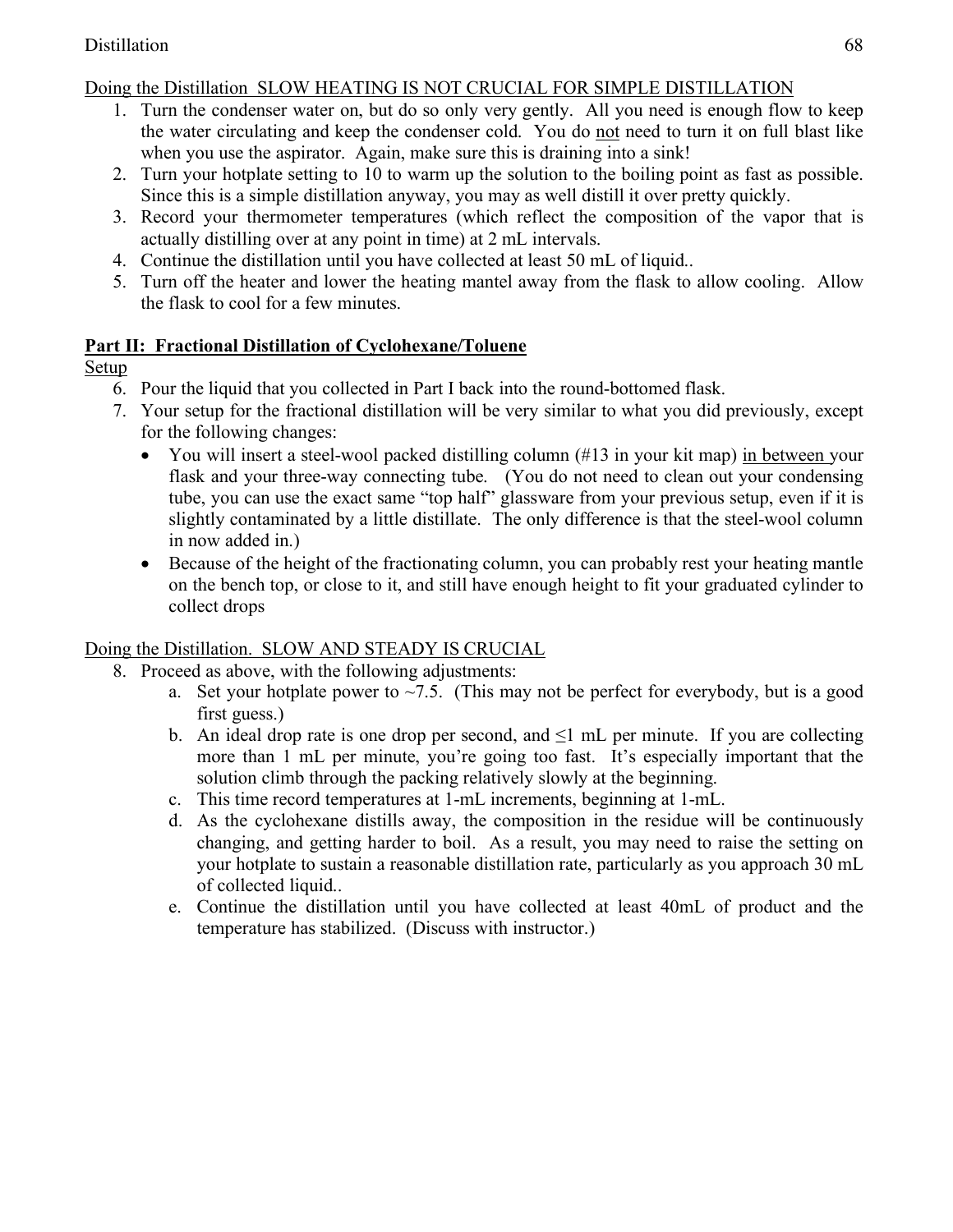## Distillation 69

Name:

- Distillation Lab Report
- 1. Plot your **temperature (y-axis**) versus **mL collected (x-axis**). **Plot both distillations on the same graph**. Since little of the action takes place near room temperature, **have the low end of your y-axis be 80ºC, with a high end of your y-axis 112ºC**. You may prepare your graph on computer with Excel, but I will also accept hand-drawn graphs. Either staple your graph to this sheet or else generate your graph on the other side of this sheet for handing in your lab report.
- 2. Why is the vertical change in the fractional distillation so much sharper than in the simple distillation? (In other words, why does it jump from say 85ºC to 105ºC over such a smaller number of mL with fractional than with simple distillation? And why does it wait longer to creep up over, say, 90ºC?)
- 3. Give a brief discussion of how simple and fractional distillation differ. What is the difference? Why? When and why would you choose fractional distillation? Would there be any circumstances in which you'd choose simple distillation?
- 4. For the simple distillation, compare your vapor temperatures at 2 mL, 16 mL, and 30 mL. Why is the temperature different at these different times? Does the temperature also change like that in the fractional distillation?
- 5. Why is better separation of two liquids achieved by slow rather than fast distillation? (Particularly in the case of fractional distillation?)
- 6. Explain why a lot of packing material with a lot of surface area is helpful for an effective fractionating column? In our case, you had steel wool in your column. What would be worse if you didn't have the steel wool present?
- 7. What effect does doing a distillation under reduced pressure have? For a particular sample, will the boiling point be unchanged, go up, or go down if you try to distill it under a reduced pressure/vacuum type situation?
- 8. If you wanted to collect material that was >90% pure cyclohexane from your fractional distillation, which section would you save? (For example, the first 5 mL? First 10?) How about 95% or 80%?
	- a. >90% pure:
	- b. >95% pure?
	- c. >80% pure?